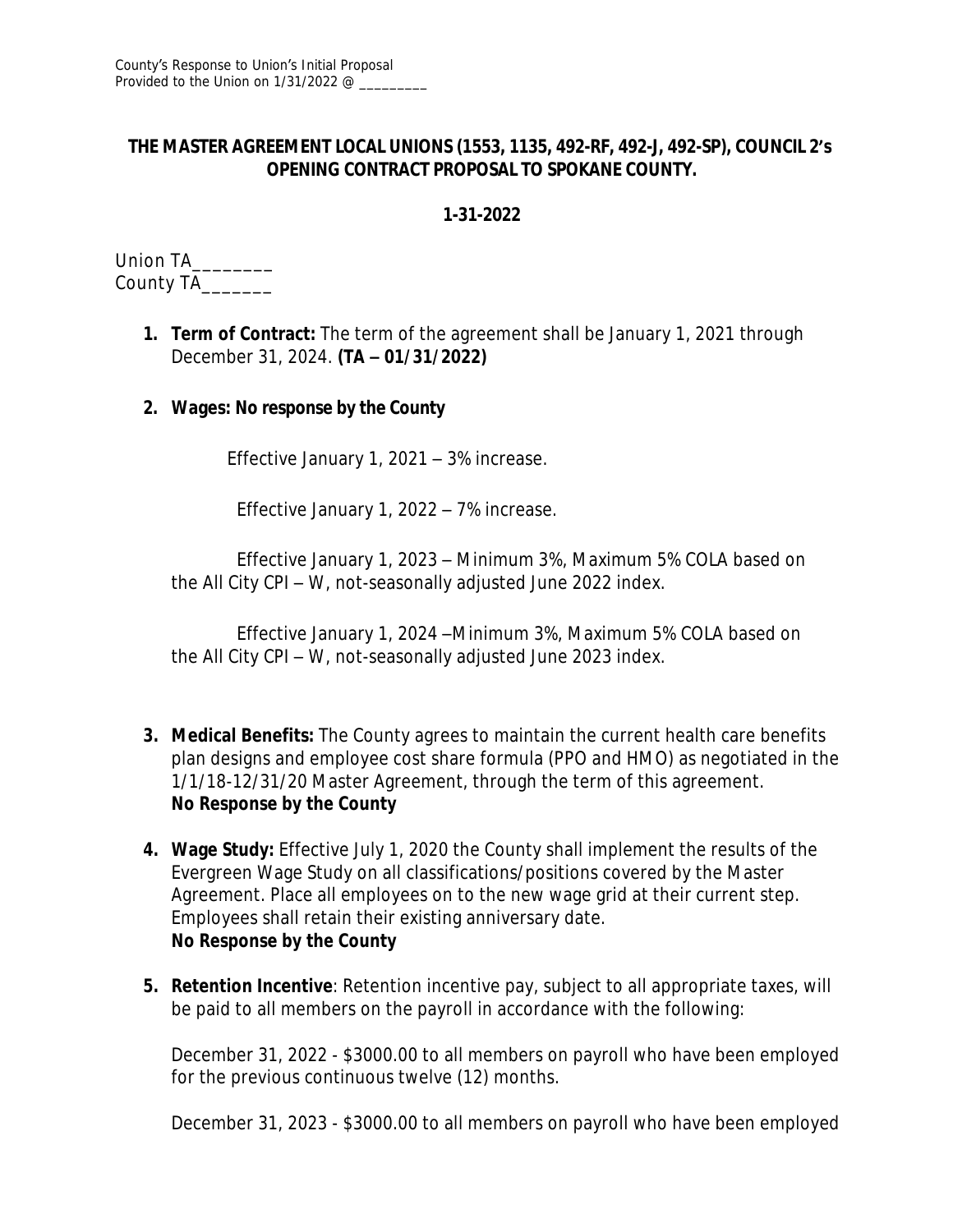for the previous continuous twelve (12) months.

December 31, 2024 - \$3000.00 to all members on payroll who have been employed for the previous continuous twelve (12) months.

New hires will be prorated based on the above dates. An employee hired between the first and fifteenth of the month will qualify for that month. An employee hired between the sixteenth and the end of the month will qualify the first of the following month.

## **No Response by the County**

- **6. Service Enhancement Pay:** Upon completion of ten (10) years of service, employees will receive service enhancement pay equal to a 5.12% wage increase. Implementation shall occur upon ratification and be applied to all existing employees with ten (10) years or more of service. **No Response by the County**
- **7. HRA/VEBA:** January 1, 2022 the County shall provide a HRA/VEBA program and account for each employee. The County shall contribute \$100 per month to each employee's HRA/VEBA account. **No Response by the County**
- **8. Modify Article 10.8 Bereavement Leave as follows:** Bereavement leave entitles a member up to three (3) working days off with pay, not chargeable to sick leave balance if a member suffers a death of a member of his/her immediate family as defined above. Bereavement leave in the case of a spouse, **parent** or a child is allowed up to ten (10) working days.

Two additional working days may be authorized if travel time is needed for out-oftown funerals. To be considered out-of-town, the employee must travel more than one hundred and twenty-five miles outside of Spokane County. The out-of-town restriction does not apply in the case of the death of a spouse, parent or child.

Bereavement leave can be utilized over a six (6) month period after the death. If the employee requires additional bereavement time, they may request additional time off chargeable to compensatory time, annual leave or PTO. **The County rejects the Union's proposals**

**9. Modify Article 18-Grievance Procedure, 18.1.3**: Time frames may be extended or steps waived at any level of the grievance process by mutual agreement between the parties. Such extensions or waivers shall be reduced to writing. Should the employee or Union fail to comply with the prescribed time frames, excluding extenuating circumstances, it is agreed that the grievance is waived. Should the Employer fail to respond within the prescribed time frames, excluding extenuating circumstances, the grievant's or Union'**s grievance remedy shall be granted** have the right to proceed to the next step. In the event of extenuating circumstances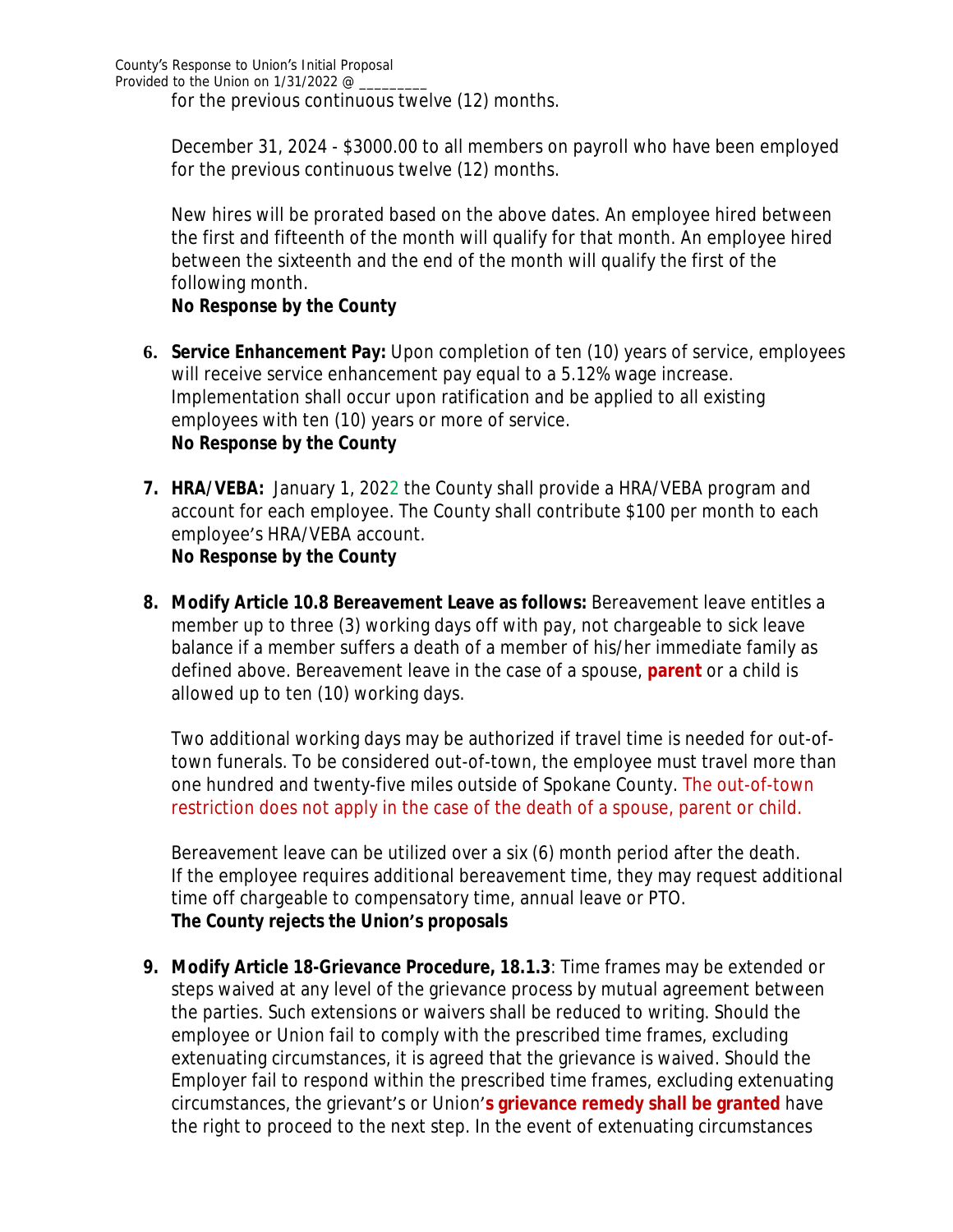that delay either party meeting the time frames, the parties will meet within five (5) work days following the conclusion of the delay to proceed with the grievance process.

# **The County rejects the Union's proposal**

- **10. Juneteenth:** Add Juneteenth to Article 8, 8.1 as a recognized and observed holiday. **No Response by the County**
- **11. Paid Time Off (PTO):** Add Paid Time Off program as an additional paid leave voluntary option. **No Response by the County**
- **12. COBRA:** Extend employee and employee's spouse/dependents COBRA (or COBRA equivalent) eligibility from eighteen (18) months to sixty (60) months. **No Response by the County**
- **13. Reclassifications: Modify Appendix 7 – Classification/Reorganization, 15.3.3 as follows**15**:**.3.6 Reclassifications: Employees **and the employer** shall have the right to request re-evaluation utilizing the following procedures. In any case, an employee cannot be reclassified if they do not meet the minimum requirements of a position **being requested.** to which they are requesting reclassification to. **The County rejects the Union's proposal**
- **14. Modify Appendix 7, Article 15.3.10 and Article 15.3.10.2 as follows: The County proposes the following counter proposal**

### **15.3.10 Starting Rate Upon Initial Employment and Advance Step Placement of Existing Employees upon promotion:**

- 14.2 Advance step placement of new hires **and existing employees upon promotion**  may surpass current employees' step placement in that classification only after the following have been considered: Work History – the candidate has performed the work either as a long-term intern or in a like-kind position.
	- A) Salary History paying a salary commensurate with what a candidate is earning (or has earned) while working in a like kind position.
	- B) Recruitment Difficulties the scarcity of qualified applicants, number of rejected job offers and the turnover rate for a position. An individual who possesses skills difficult to find in the labor market may be in higher demand and therefore may warrant consideration for advance step placement.
	- C) Department Budget the requesting department must demonstrate their ability to pay the salary of the advance step placement. The placement must not result in additional budgetary impacts within the department.
	- D) Existing Employees the candidate's work history and skill shall be compared to current employees in the same classification whose wages would be surpassed by the candidate.